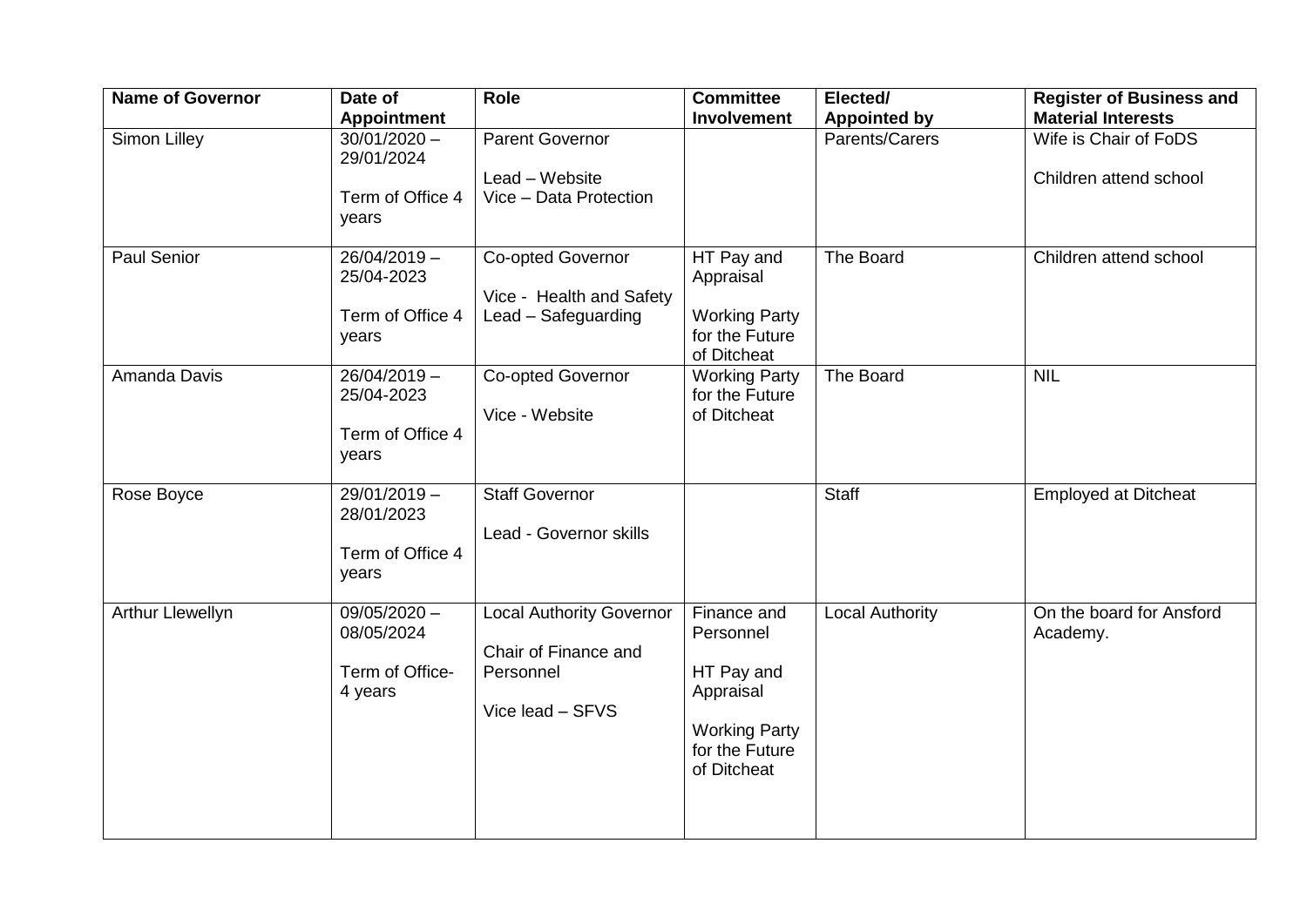| <b>Name of Governor</b> | Date of<br><b>Appointment</b>                               | Role                                                                                                                                                                               | <b>Committee</b><br>involvement                                                                              | Elected/                         | <b>Register of Business and</b><br><b>Material Interests</b> |
|-------------------------|-------------------------------------------------------------|------------------------------------------------------------------------------------------------------------------------------------------------------------------------------------|--------------------------------------------------------------------------------------------------------------|----------------------------------|--------------------------------------------------------------|
| <b>Andrew Nicholls</b>  | $14/07/2020 -$<br>13/07/2024<br>Term of Office-<br>4 years  | Co-opted Governor<br>Lead - Health and Safety<br>Lead - Data Protection                                                                                                            | HT Pay and<br>Appraisal<br>Finance and<br>Personnel<br><b>Working Party</b><br>for the Future<br>of Ditcheat | <b>Appointed by</b><br>The Board | <b>NIL</b>                                                   |
| Kate Webber             | $31.03.21 -$<br>30.03.25<br>Term of Office-<br>4 years      | Chair to the Board<br>Chair of HT Pay and<br>Appraisal<br><b>Co-opted Governor</b><br>Lead - SEND<br>Vice - Safeguarding<br>Vice - EYFS<br>Lead - SDP whole<br>document evaluation | HT Pay and<br>Appraisal                                                                                      | The Board                        | <b>NIL</b>                                                   |
| Janet James             | $14/07/2021 -$<br>13/07/2025<br>Term of Office -<br>4 years | <b>Co-opted Governor</b><br>Delegated LAC Governor<br>Pupil Premium<br>Champion                                                                                                    | Finance and<br>Personnel                                                                                     | The Board                        | <b>NIL</b>                                                   |
| Jo Crook                | $19/11/2019 -$<br>18/11/2023<br>Term of Office-<br>4 years  | Associate Member<br>(no voting rights)                                                                                                                                             |                                                                                                              | The Board                        | Works at Ditcheat school                                     |